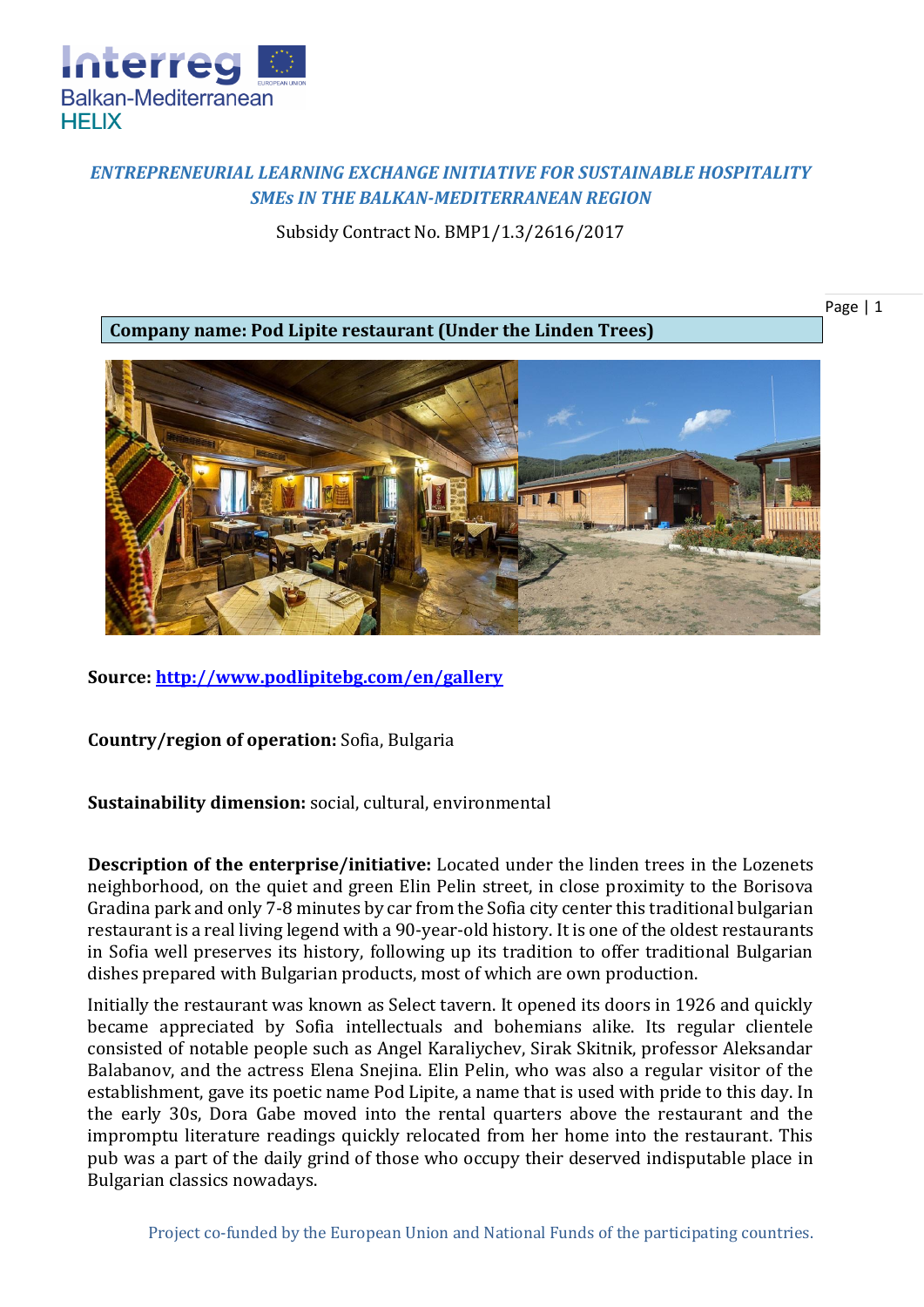

Today the restaurant caters not only to Bulgarian intellectuals, politicians, and stars but also to world famous people such as Eric Roberts, Tom Berenger, Robert Knepper, and Paulo Coelho. Among the guests there have been kings, presidents, and ambassadors.

last but not least the oven-baked loafs and banitsa (Bulgarian filo dough with feta cheese and **Page** | 2 The restaurant offers traditional Bulgarian dishes and appetizers: from cured meats and sausages such as lukanka, sujuk, and pastarma to the eggplant spread kyopolou made with roasted fresh vegetables, homemade yogurt and lutenica (Bulgarian vegetable relish), and eggs).

Almost all the products used in the restaurant's kitchen are produced in own farm located in an ecologically clean region. The farm is located in the village of Osoitsa, on the southern slopes of Stara Planina. On an area of 1067 acres of farmland the cereals, used to prepare desserts, delicious bread, main courses, and starters are grown. The farm also has two livestock facilities, registered with the Bulgarian Food Safety Agency. Agronomists, veterinarians, breeders, and machine operators take care of the land and the animals. Their skills and knowledge are complemented by modern equipment, thus allowing them to perform their duties with ease. The produce and dairy products from the farm are certified organic.

**Social/ community impact sought:** Preserving the history, the tradition, exhibiting the culture and the culinary habits of Bulgarians and though self-production of ingredients/products guaranteeing the quality, health benefits and taste of dishes, as at the same time ensuring environmental protection.

**Stakeholders:** intellectuals, politicians, stars, ordinary people, kings, presidents, and ambassadors

**Approach applied:** cultural-culinary heritage preservation, self-production;

**Innovation applied:** Own, certified organic farm producing the ingredients and the products for the restaurant.

**Social impact and business results achieved:** At Pod Lipite restaurant, the guests appreciate the rich variety of the Bulgarian cuisine. The secret is not only in the cooks – masters, who knead homemade filo dough for banitsa and prepare fancy dishes with great passion but also in the products with which they cook – organic products from the Pod Lipite's farm. The restaurant has cultural and culinary heritage significance as a memory from the past.

## **Financial situation / sustainability of the business model:**

The sustainability of the business model is guaranteed by the rich exhibition of traditional dishes, prepared with home-made, organic products from the farm of Pod Lipite restaurant.